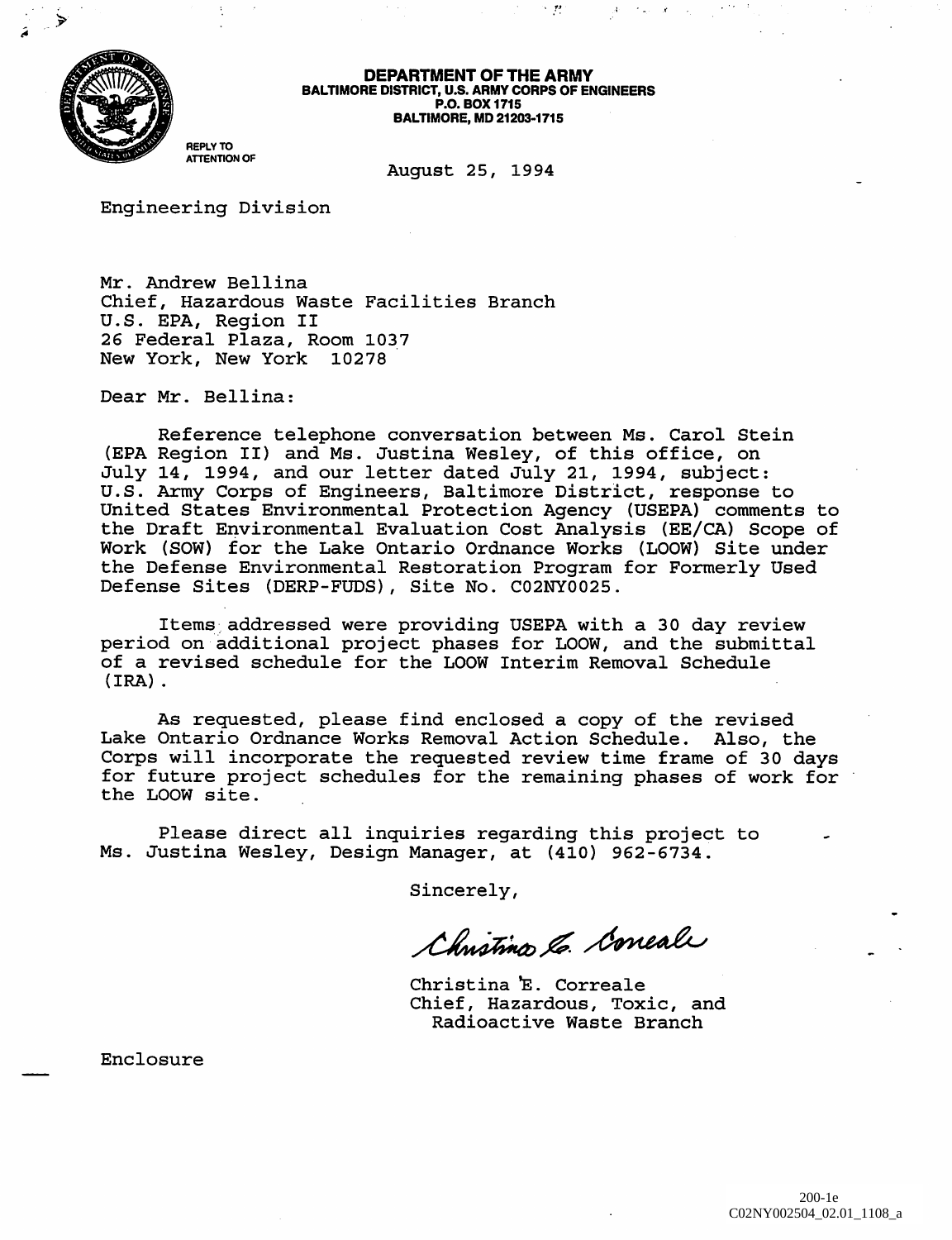Copies Furnished (with Enclosure)

- C. Stein, USEPA Region II
- P. Counterman, NYSDEC
- W. Wertz, NYSDEC
- F. Shattuck, NYSDEC, Region 9
- L. Theoradatos, CENAN-PP-PC